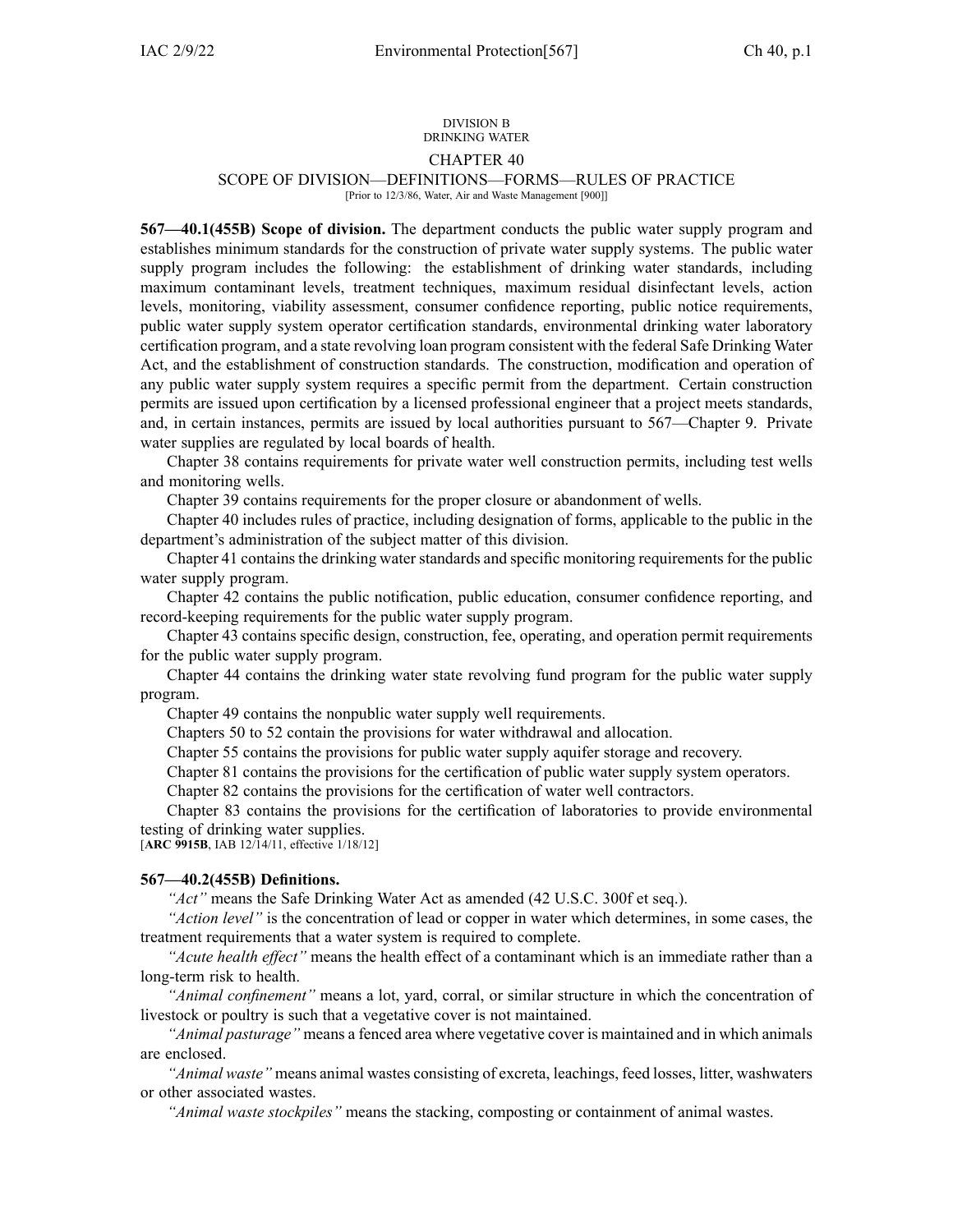*"Animal waste storage basin or lagoon"* means <sup>a</sup> fully or partially excavated or diked earthen structure used for containing animal waste, including earthen sideslopes or floor.

*"Animal waste storage tank"* means <sup>a</sup> completely fabricated structure, with or without <sup>a</sup> cover, either formed in place or transported to the site, used for containing animal wastes.

*"Antisiphon device"* means <sup>a</sup> device which will preven<sup>t</sup> back siphonage by means of <sup>a</sup> relief valve which automatically opens to the atmosphere, preventing the creation of subatmospheric pressure within <sup>a</sup> pipe, thereby preventing water from reversing its flow.

*"Authority"* means the Iowa finance authority (IFA) as established by Iowa Code chapter [16](https://www.legis.iowa.gov/docs/ico/chapter/16.pdf).

*"Backflow"* means the flow of water or other liquids, mixtures, or substances into the distribution system of <sup>a</sup> potable water supply from any source other than its permitted source.

*"Backflow preventer"* is <sup>a</sup> device or means to preven<sup>t</sup> backflow into <sup>a</sup> potable water system.

*"Back siphon"* means the flowing back of used, contaminated, or polluted water, from <sup>a</sup> plumbing fixture or vessel as <sup>a</sup> result of negative or subatmospheric pressure within the distribution system.

*"Bag filters"* means pressure-driven separation devices that remove particulate matter larger than 1 micrometer using an engineered porous filtration media. They are typically constructed of <sup>a</sup> non-rigid, fabric filtration media housed in <sup>a</sup> pressure vessel in which the direction of flow is from the inside of the bag to the outside.

*"Bank filtration"* means <sup>a</sup> water treatment process that uses <sup>a</sup> well to recover surface water that has naturally infiltrated into groundwater through <sup>a</sup> river bed or bank(s). Infiltration is typically enhanced by the hydraulic gradient imposed by <sup>a</sup> nearby pumping water supply or other well(s).

*"Best available technology"* or *"BAT"* means the best technology, treatment techniques, or other means which the state finds, after examination, for efficacy under field conditions and not solely under laboratory conditions, are available (taking cost into consideration).

*"Cartridge filters"* means pressure-driven separation devices that remove particulate matter larger than 1 micrometer using an engineered porous filtration media. They are typically constructed as rigid or semi-rigid, self-supporting filter elements housed in pressure vessels in which flow is from the outside of the cartridge to the inside.

*"Cistern"* means <sup>a</sup> tank in which rainwater from roof drains is stored.

*"Clean compliance history"* means, for the purposes of 567—paragraph 41.2(1)*"e"*(4)"2," <sup>a</sup> record of no monitoring violations and no coliform treatment technique trigger exceedances or treatment technique violations under 567—subrule 41.2(1).

*"Coagulation"* means <sup>a</sup> process using coagulation chemicals and mixing by which colloidal and suspended materials are destabilized and agglomerated into flocs.

*"Combined distribution system (CDS)"* means the interconnected distribution system consisting of the distribution systems of wholesale systems and of the consecutive systems that receive finished water.

*"Commission"* means the environmental protection commission of the state of Iowa.

*"Community water system (CWS)"* means <sup>a</sup> public water supply system which has at least 15 service connections used by year-round residents or regularly serves at least 25 year-round residents.

*"Compliance cycle"* means the nine-year (calendar year) cycle during which public water systems must monitor. Each compliance cycle consists of three three-year compliance periods. The first calendar year cycle begins January 1, 1993, and ends December 31, 2001; the second begins January 1, 2002, and ends December 31, 2010; the third begins January 1, 2011, and ends December 31, 2019, and continues every nine years thereafter.

*"Compliance period"* means <sup>a</sup> three-year (calendar year) period within <sup>a</sup> compliance cycle. Each compliance cycle has three three-year compliance periods. Within the first compliance cycle, the first compliance period runs from January 1, 1993, to December 31, 1995; the second from January 1, 1996, to December 31, 1998; the third from January 1, 1999, to December 31, 2001, and continues every three years thereafter.

*"Composite correction program (CCP)"* is <sup>a</sup> systematic, comprehensive procedure that identifies and corrects the unique combination of factors, in the areas of design, operation, maintenance, and administration, that limit the performance of <sup>a</sup> filtration plant. The CCP is comprised of two elements: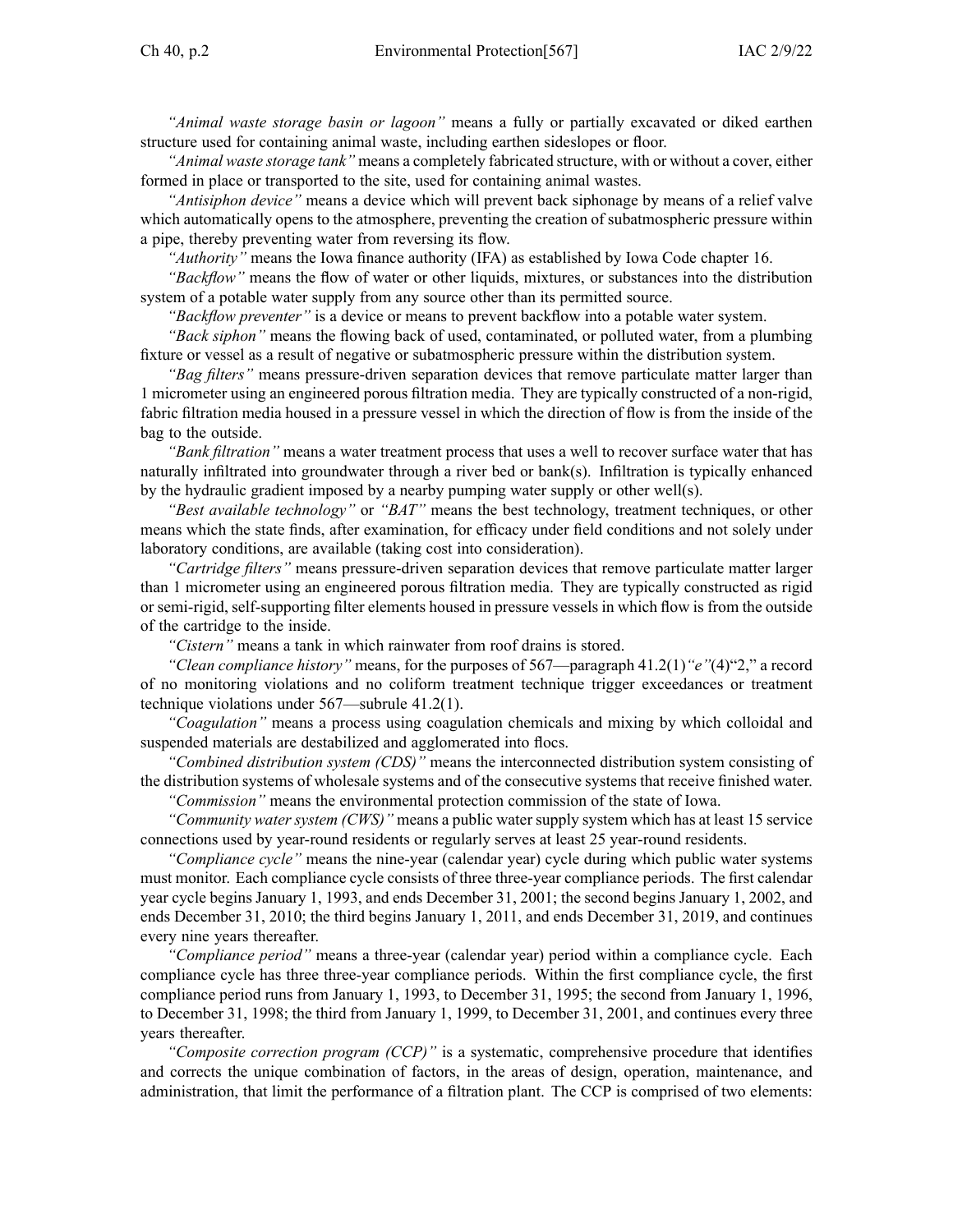comprehensive performance evaluation, which is the evaluation phase, and comprehensive technical assistance, which is the performance improvement phase.

*"Comprehensive performance evaluation (CPE)"* is <sup>a</sup> thorough review and analysis of <sup>a</sup> treatment plant's performance-based capabilities and associated administrative, operation and maintenance practices. The CPE is conducted to identify factors that may be adversely impacting <sup>a</sup> plant's capability to achieve compliance and emphasizes approaches that can be implemented without significant capital improvements. For purposes of compliance with surface water or influenced groundwater treatment plant requirements pursuan<sup>t</sup> to [567—Chapters](https://www.legis.iowa.gov/docs/iac/chapter/567.41.pdf) 41, [42](https://www.legis.iowa.gov/docs/iac/chapter/567.42.pdf), and [43](https://www.legis.iowa.gov/docs/iac/chapter/567.43.pdf), the comprehensive performance evaluation must consist of at least the following components: assessment of plant performance; evaluation of major unit processes; identification and prioritization of performance limiting factors; assessment of the applicability of comprehensive technical assistance; and preparation of <sup>a</sup> CPE report.

*"Comprehensive technical assistance (CTA)"* is the performance improvement phase of the composite correction plan that is implemented if the comprehensive performance evaluation results indicate improved performance potential by <sup>a</sup> filtration plant, in which the system must identify and systematically address plant-specific factors.

*"Confluent growth"* means <sup>a</sup> continuous bacterial growth covering the entire filtration area of <sup>a</sup> membrane filter, or <sup>a</sup> portion thereof, in which bacterial colonies are not discrete.

*"Consecutive public water supply"* means an active public water supply which purchases or obtains all or <sup>a</sup> portion of its water from another, separate public water supply, also called <sup>a</sup> wholesale system. Delivery may be through <sup>a</sup> direct connection or through the distribution system of one or more consecutive systems.

*"Conservation easements"* means an interest in land that entitles <sup>a</sup> person to use the land possessed by another (affirmative easement), or to restrict uses of the land subject to the easement (negative easement). A conservation easement restricts the landowner to uses that are compatible with resource conservation.

*"Contaminant"* means any physical, chemical, biological, or radiological substance or matter in water.

*"Contiguous"* means directly adjacent or touching along all or most of one side of <sup>a</sup> legally defined piece of property. Tracts of land involved in the same operation or water supply and separated only by roads, railroads, or bike trails are deemed contiguous tracts.

*"Conventional filtration treatment"* means <sup>a</sup> series of processes including coagulation, flocculation, sedimentation, and filtration resulting in substantial particulate removal.

*"Corrosion inhibitor"* means <sup>a</sup> substance capable of reducing the corrosivity of water toward metal plumbing materials, especially lead and copper, by forming <sup>a</sup> protective film on the interior surface of those materials.

*"Corrosive water"* means <sup>a</sup> water which due to its physical and chemical characteristics may cause leaching or dissolving of the constituents of the transporting system in which it is contained.

*"Cross connection"* means any actual or potential connection between <sup>a</sup> potable water supply and any other source or system through which it is possible to introduce into the potable system any used water, industrial fluid, gas, or other substance other than the intended potable water with which the system is supplied.

*"Customers"* in consumer confidence reports are defined as billing units or service connections to which water is delivered by <sup>a</sup> community water system.

*"Deep well"* means <sup>a</sup> well located and constructed in such <sup>a</sup> manner that there is <sup>a</sup> continuous layer of low permeability soil or rock at least 5 feet thick located at least 25 feet below the normal ground surface and above the aquifer from which water is to be drawn.

*"Department"* means the Iowa department of natural resources, which has jurisdiction over all nontribal public water systems in Iowa.

*"Diatomaceous earth filtration"* means <sup>a</sup> process resulting in substantial particulate removal in which (1) a precoat cake of diatomaceous earth filter media is deposited on a support membrane (septum), and (2) while the water is filtered by passing through the cake on the septum, additional filter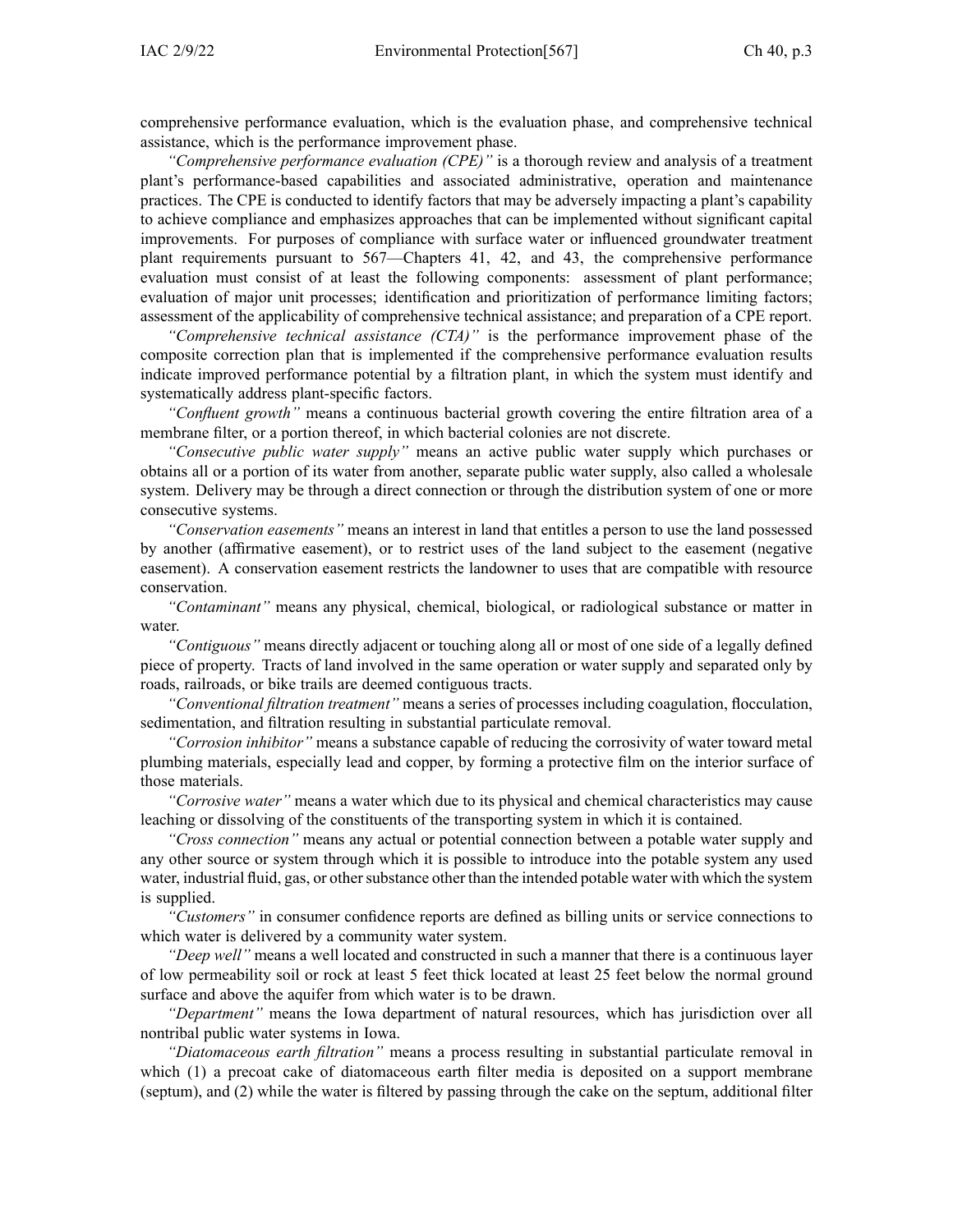media known as body feed is continuously added to the feed water to maintain the permeability of the filter cake.

*"Direct filtration"* means <sup>a</sup> series of processes including coagulation and filtration but excluding sedimentation resulting in substantial particulate removal.

*"Director"* means the director of the Iowa department of natural resources or <sup>a</sup> designee.

*"Disinfectant"* means any oxidant, including but not limited to chlorine, chlorine dioxide, chloramines, and ozone added to water in any par<sup>t</sup> of the treatment process or distribution process, that is intended to kill or inactivate pathogenic microorganisms.

*"Disinfection"* means <sup>a</sup> process which inactivates pathogenic organisms in water by chemical oxidants or equivalent agents.

*"Disinfection profile"* is <sup>a</sup> summary of *Giardia lamblia* inactivation through the treatment plant. The procedure for developing <sup>a</sup> disinfection profile is contained in 567—paragraph [43.9\(2\)](https://www.legis.iowa.gov/docs/iac/rule/567.43.9.pdf)*"b"*and [567—subrule](https://www.legis.iowa.gov/docs/iac/rule/567.43.10.pdf) 43.10(2).

*"Dose equivalent"* means the product of the absorbed dose from ionizing radiation and such factors as account for differencesin biological effectiveness due to the type of radiation and its distribution in the body as specified by the International Commission on Radiological Units and Measurements (ICRU).

*"Drinking water state revolving fund"* or *"DWSRF"* means the department-administered fund intended to develop drinking water revolving loans to help finance drinking water infrastructure improvements, source water protection, system technical assistance, and other activities intended to encourage and facilitate public water supply system rule compliance and public health protection established by Iowa Code sections 455B.291 to [455B.299](https://www.legis.iowa.gov/docs/ico/section/455B.291-299.pdf).

*"DWSRF funds"* means the combination of <sup>a</sup> particular fiscal year's federal capitalization gran<sup>t</sup> appropriation plus the 20 percen<sup>t</sup> state of Iowa match and any additional funds made available through the program.

*"Effective corrosion inhibitor residual"* means <sup>a</sup> concentration of corrosion inhibitor sufficient to form <sup>a</sup> passivating film on the interior walls of <sup>a</sup> pipe.

*"Eligible cost"* means the cost of all labor, material, machinery, equipment, loan initiation and loan service fees, project planning, design and construction engineering services, legal fees and expenses directly related to the project, capitalized interest during construction of the project, and all other expansion, construction, and rehabilitation of all or par<sup>t</sup> of <sup>a</sup> project included in the funding reques<sup>t</sup> placed on the draft intended use plan as <sup>a</sup> fundable project, subject to approval by the commission.

*"Enhanced coagulation"* means the addition of sufficient coagulant for improved removal of disinfection byproduct precursors by conventional filtration treatment.

*"Enhanced softening"* means the improved removal of disinfection byproduct precursors by precipitative softening.

*"Federal cross-cutters"* means the federal laws and authorities that apply to projects funded through the DWSRF.

*"Filter profile"* is <sup>a</sup> graphical representation of individual filter performance, based on continuous turbidity measurements or total particle counts versus time for an entire filter run, from startup to backwash inclusively, that includes an assessment of filter performance while another filter is being backwashed.

*"Filtration"* means <sup>a</sup> processfor removing particulate matter from water by passage through <sup>a</sup> porous media.

*"Finished water*" means water that is introduced into the distribution system of a public water system and is intended for distribution and consumption without further treatment, except as treatment necessary to maintain water quality in the distribution system (e.g., booster disinfection, addition of corrosion chemicals).

*"First draw sample"* means <sup>a</sup> one-liter sample of tap water, collected in accordance with 567—paragraph [41.4\(1\)](https://www.legis.iowa.gov/docs/iac/rule/567.41.4.pdf)*"c"* that has been standing in plumbing pipes at least six hours and is collected without flushing the tap.

*"Fiscal year"* means the federal fiscal year starting October 1 and ending September 30.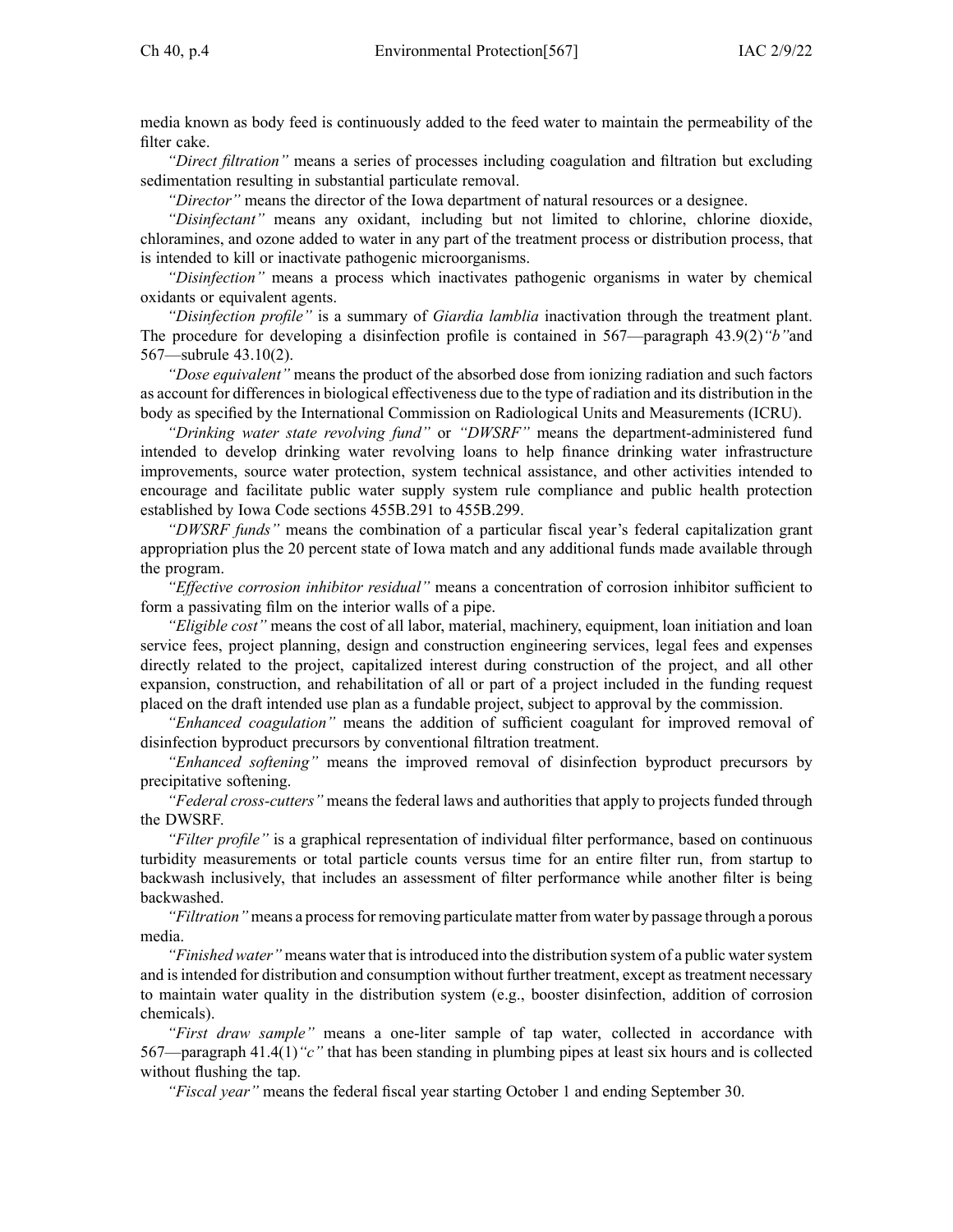*"Flocculation"* means <sup>a</sup> process to enhance agglomeration or collection of smaller floc particles into larger, more easily settleable particles through gentle stirring by hydraulic or mechanical means.

*"Flowing stream"* means <sup>a</sup> course of running water flowing in <sup>a</sup> definite channel.

*"GAC10"* means granular activated carbon filter beds with an empty-bed contact time of ten minutes based on average daily flow and <sup>a</sup> carbon reactivation frequency of every 180 days, excep<sup>t</sup> that the reactivation frequency for GAC10 is 120 days when used as <sup>a</sup> best available technology for compliance with the maximum contaminant level locational running annual average for total trihalomethanes and haloacetic acids.

*"GAC20"* means granular activated carbon filter beds with an empty-bed contact time of 20 minutes based on average daily flow and <sup>a</sup> carbon reactivation frequency of every 240 days.

*"Gross alpha particle activity"* means the total radioactivity due to alpha particle emission as inferred from measurements on <sup>a</sup> dry sample.

*"Gross beta particle activity"* means the total radioactivity due to beta particle emission as inferred from measurements on <sup>a</sup> dry sample.

*"Haloacetic acids (HAA5)"* means the sum of the concentrations in milligrams per liter of the haloacetic acid compounds (monochloroacetic acid, dichloroacetic acid, trichloroacetic acid, monobromoacetic acid, and dibromoacetic acid), rounded to two significant figures after addition.

*"Halogen"* means one of the chemical elements chlorine, bromine or iodine.

*"Health advisory (HA)"* means <sup>a</sup> group of levels set by EPA below which no harmful health effect is expected from <sup>a</sup> given contaminant in drinking water. The HAs used by the department are listed in the most current edition of the EPA "Drinking Water Regulations and Health Advisories" bulletin. The lifetime HA is the concentration of <sup>a</sup> chemical in drinking water that is not expected to cause any adverse noncarcinogenic effects over <sup>a</sup> lifetime of exposure, with <sup>a</sup> margin of safety. The long-term HA is the concentration of <sup>a</sup> chemical in drinking water that is not expected to cause any adverse noncarcinogenic effects up to approximately seven years(10 percen<sup>t</sup> of an individual'slifetime of exposure), with <sup>a</sup> margin of safety.

*"Human consumption"* means water used as par<sup>t</sup> of or in connection with drinking; washing; food processing or incidental to commercial food preparation, such as: water used in beverages or other food items; ice used in drinks or in salad bars; water for washing of vegetables or other food items; water used for washing dishes; pans or utensils used in food preparation or service; water used for cleanup and washing of food preparation or service areas; water for bathing, showering, hand washing, or oral hygiene purposes. Human consumption does not include: water for production of packaged or bulk food products regulated by other state or federal regulatory agencies, such as livestock slaughtering or bottled or canned food and beverages; cooling water; industrial or commercial wash waters used for nonfood products; irrigation water; water used in toilets or urinals.

*"Impoundment"* means <sup>a</sup> reservoir, pond, or lake in which surface water is retained for <sup>a</sup> period of time, ranging from several months upward, created by constructing <sup>a</sup> barrier across <sup>a</sup> watercourse and used for storage, regulation or control of water.

*"Influenced groundwater (IGW)"* means any groundwater which is under the direct or indirect influence of surface water, as determined by the presence of (1) significant occurrence of insects or other macroorganisms, algae or large-diameter pathogens such as *Giardia lamblia* or *Cryptosporidium*; or (2) significant and relatively rapid shifts in water characteristics such as turbidity (particulate content), temperature, conductivity, or pH which correlate to climatological or surface water conditions, or other parameters as specified in [567—43.5\(455B\)](https://www.legis.iowa.gov/docs/iac/rule/567.43.5.pdf).

*"Initial compliance period"* means the first full three-year compliance period of <sup>a</sup> compliance cycle. *"Intended use plan (IUP)"* means <sup>a</sup> plan identifying the intended uses of funds available for loans in the DWSRF for each fiscal year as described in Section 1452 of the Safe Drinking Water Act.

*"Lake or reservoir"* means <sup>a</sup> natural or man-made basin or hollow on the Earth's surface in which water collects or is stored that may or may not have <sup>a</sup> current or single direction of flow.

*"Large water system"* means <sup>a</sup> water system that serves more than 50,000 persons.

*"Lead free,"* when used with respect to solder and flux, refers to solders and flux containing not more than 0.2 percen<sup>t</sup> lead; when used with respec<sup>t</sup> to pipes and pipe fittings, refers to pipes and pipe fittings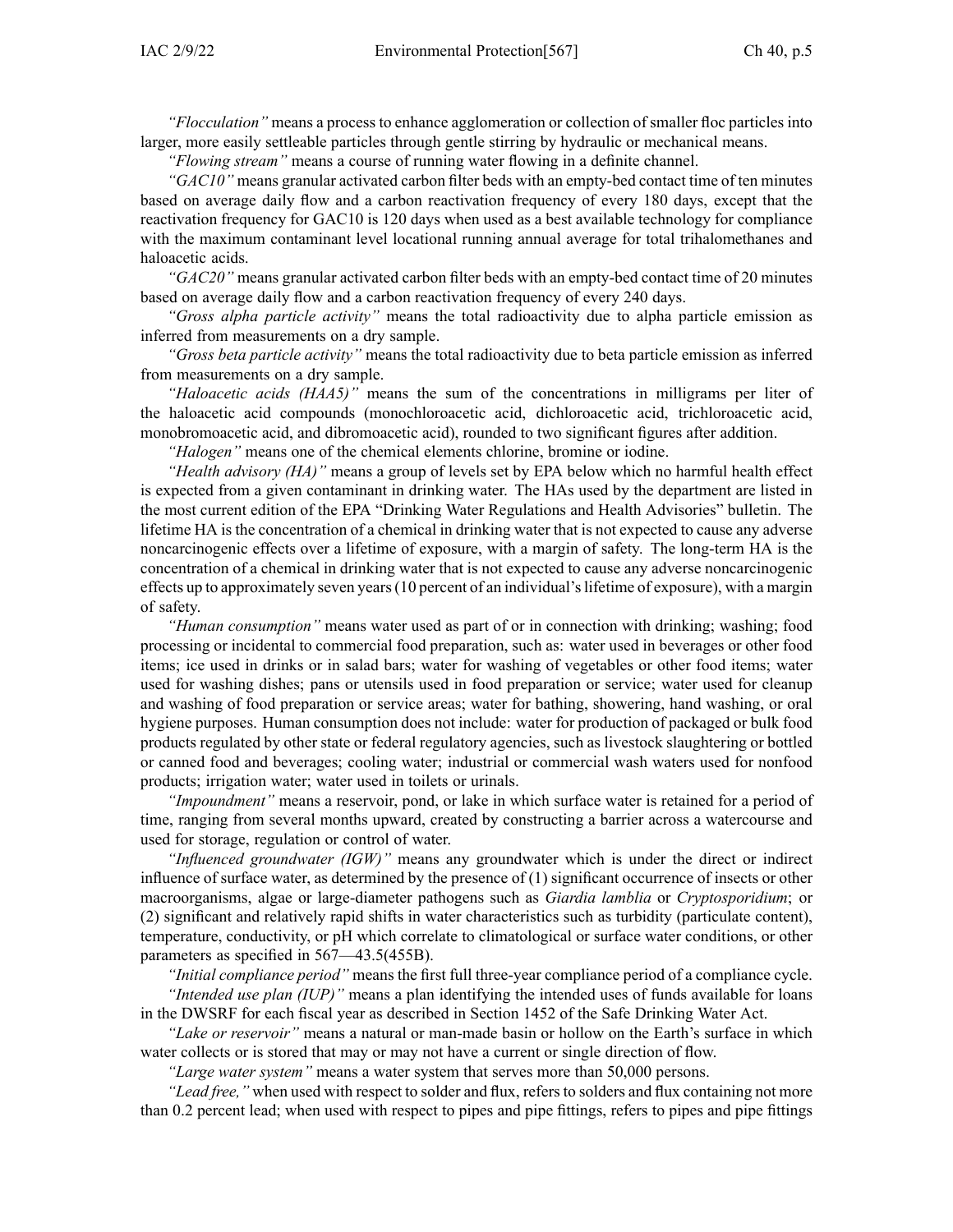containing not more than 8.0 percen<sup>t</sup> lead; and, when used with respec<sup>t</sup> to plumbing fittings and fixtures intended by the manufacturer to dispense water for human ingestion, refers to fittings and fixtures that are in compliance with standards established in accordance with 42 U.S.C. 300-g-6(e).

*"Lead service line"* means <sup>a</sup> service line made of lead which connects the water main to the building inlet and any lead pigtail, gooseneck, or other fitting which is connected to such lead line. A lead gooseneck is not considered <sup>a</sup> lead service line unless it exceeds 10 feet.

*"Legionella"* means <sup>a</sup> genus of bacteria, some species of which have caused <sup>a</sup> type of pneumonia called legionnaires' disease.

*"Level 1 assessment"* means an evaluation to identify the possible presence of sanitary defects, defects in distribution system coliform bacteria monitoring practices, and (when possible) the likely reason that the system triggered the assessment. A Level 1 assessment is conducted by the system operator or owner. Minimum elements of the assessment include review and identification of atypical events that could affect distributed water quality or indicate that distributed water quality was impaired; changes in distribution system maintenance and operation that could affect distributed water quality (including water storage); source and treatment considerations that bear on distributed water quality, where appropriate (e.g., whether <sup>a</sup> groundwater system is disinfected); existing water quality monitoring data; and inadequacies in sample sites, sampling protocol, and sample processing. The system owner or operator must conduct the assessment consistent with any department directives that tailor specific assessment elements with respec<sup>t</sup> to the size and type of the system and the size, type, and characteristics of the distribution system.

*"Level 2 assessment"* means an evaluation to identify the possible presence of sanitary defects, defects in distribution system coliform bacteria monitoring practices, and (when possible) the likely reason that the system triggered the assessment. A Level 2 assessment provides <sup>a</sup> more detailed examination of the system (including the system's monitoring and operational practices) than does <sup>a</sup> Level 1 assessment through the use of more comprehensive investigation and review of available information, additional internal and external resources, and other relevant practices. A Level 2 assessment is conducted by <sup>a</sup> department water supply inspector and will typically include the system operator. Minimum elements of the assessment include review and identification of atypical events that could affect distributed water quality or indicate that distributed water quality was impaired; changes in distribution system maintenance and operation that could affect distributed water quality (including water storage); source and treatment considerations that bear on distributed water quality, where appropriate (e.g., whether <sup>a</sup> groundwater system is disinfected); existing water quality monitoring data; and inadequacies in sample sites, sampling protocol, and sample processing. The department may tailor specific assessment elements with respec<sup>t</sup> to the size and type of the system and the size, type and characteristics of the distribution system. The system must comply with any expedited actions or additional actions required by the department in the case of an *E. coli* MCL violation.

*"Locational running annual average (LRAA)"* means the average of the analytical results for samples taken at <sup>a</sup> particular monitoring location during the previous four calendar quarters.

*"Maintenance"* means the replacement of equipment or materials that are necessary to maintain the operation of the public water supply system but do not alter capacity, water quality or treatment method or effectiveness.

*"Man-made beta particle and photon emitters"* means all radionuclides emitting beta particles or photons or both listed in Maximum Permissible Body Burdens and Maximum Permissible Concentration of Radionuclides in Air or Water for Occupational Exposure, NBS Handbook 69, excep<sup>t</sup> the daughter products of thorium-232, uranium-235 and uranium-238.

*"Maximum contaminant level"* means the maximum permissible level of <sup>a</sup> contaminant in water which is delivered to any user of <sup>a</sup> public water system.

*"Maximum contaminant level goal (MCLG)"* meansthe maximum level of <sup>a</sup> contaminant in drinking water at which no known or anticipated adverse effect on the health of persons would occur, and which allows an adequate margin of safety. MCLGs are nonenforceable health goals.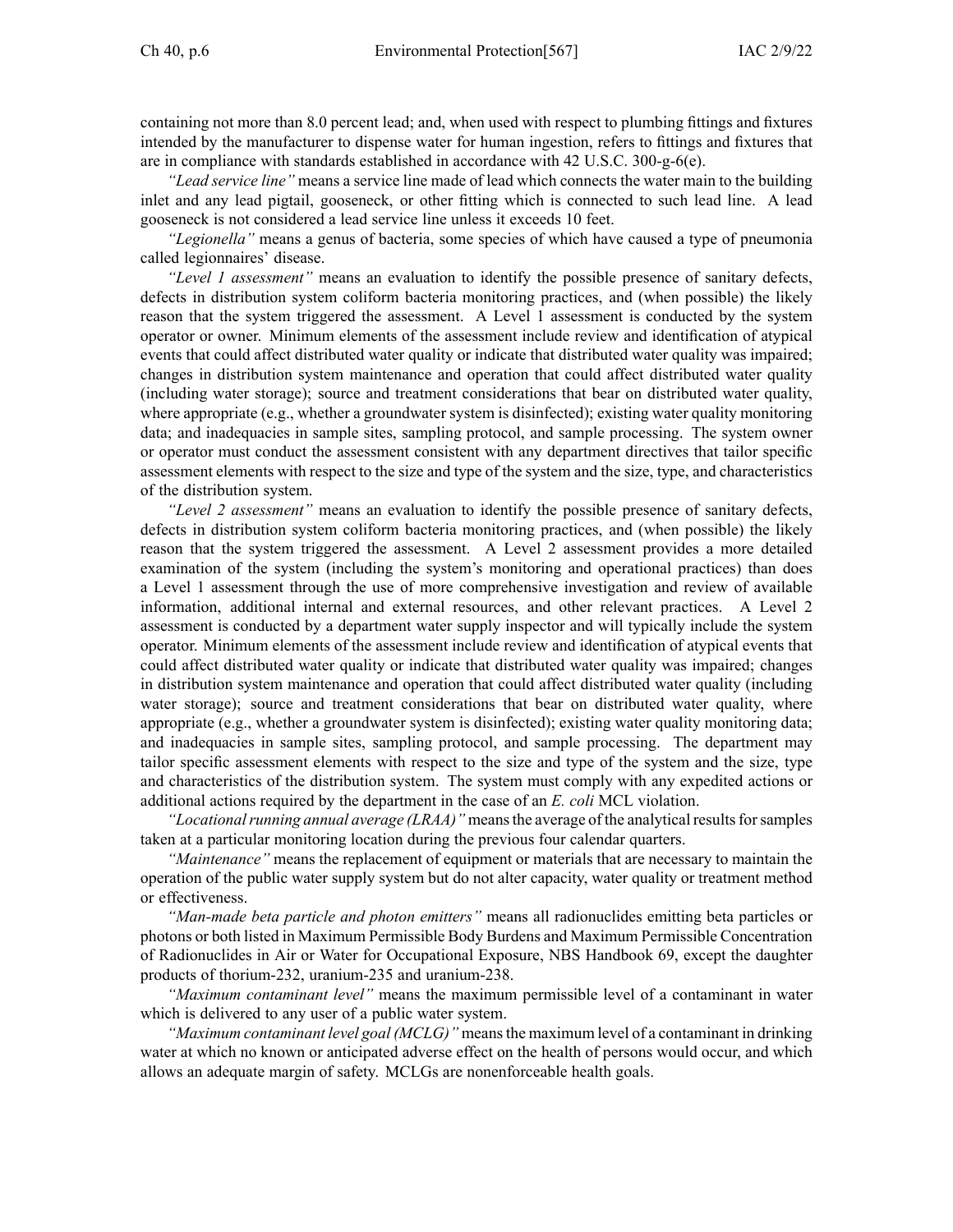*"Maximum residual disinfectant level (MRDL)"* means <sup>a</sup> level of <sup>a</sup> disinfectant added for water treatment that may not be exceeded at the consumer's tap without an unacceptable possibility of adverse health effects.

*"Maximum residual disinfectant level goal (MRDLG)"* means the maximum level of <sup>a</sup> disinfectant added for water treatment at which no known or anticipated adverse effect on the health of persons would occur, and which allows an adequate margin of safety. MRDLGs are nonenforceable health goals and do not reflect the benefit of the addition of the chemical for control of waterborne microbial contaminants.

*"Medium-size water system"* means <sup>a</sup> water system that serves greater than 3,300 and less than or equal to 50,000 persons.

*"Membrane filtration"* means <sup>a</sup> pressure- or vacuum-driven separation process in which particulate matter larger than 1 micrometer is rejected by an engineered barrier, primarily through <sup>a</sup> size-exclusion mechanism, and which has <sup>a</sup> measurable removal efficiency of <sup>a</sup> target organism that can be verified through the application of <sup>a</sup> direct integrity test. This definition includes the common membrane technologies of microfiltration, ultrafiltration, nanofiltration, and reverse osmosis.

*"Nonacute health effect"* means the health effect of <sup>a</sup> contaminant which is <sup>a</sup> long-term rather than immediate risk to health.

*"Noncommunity water system"* means <sup>a</sup> public water system that is not <sup>a</sup> community water system. A noncommunity water system is either <sup>a</sup> "transient noncommunity water system (TNC)" or <sup>a</sup> "nontransient noncommunity water system (NTNC)."

*"Nontransient noncommunity water system"* or *"NTNC"* means <sup>a</sup> public water system other than <sup>a</sup> community water system which regularly serves at least 25 of the same persons four hours or more per day, for four or more days per week, for 26 or more weeks per year. Examples of NTNCs are schools, day-care centers, factories, offices and other public water systems which provide water to <sup>a</sup> fixed population of 25 or more people. In addition, other service areas, such as hotels, resorts, hospitals and restaurants, are considered as NTNCs if they regularly serve at least 25 or more of the same persons for four or more hours per day, for four or more days per week, for 26 or more weeks of the year.

*"Optimal corrosion control treatment"* means the corrosion control treatment that minimizes the lead and copper concentrations at users' taps while ensuring that the treatment does not cause the water system to violate any drinking water standards [\(567—Chapters](https://www.legis.iowa.gov/docs/iac/chapter/567.40.pdf) 40 to [43](https://www.legis.iowa.gov/docs/iac/chapter/567.43.pdf)).

*"Performance evaluation sample"* means <sup>a</sup> reference sample provided to <sup>a</sup> laboratory for the purpose of demonstrating that <sup>a</sup> laboratory can successfully analyze the sample within limits of performance specified by the department. The true value of the concentration of the reference material is unknown to the laboratory at the time of analysis.

*"Picocurie (pCi)"* means that quantity of radioactive material producing 2.22 nuclear transformations per minute.

*"Plant intake"* meansthe works orstructures at the head of <sup>a</sup> conduit through which water is diverted from <sup>a</sup> surface water source (e.g., river, reservoir, or lake) into the treatment plant.

*"Point of disinfectant application"* is the point where the disinfectant is applied and water downstream of that point is not subject to recontamination by surface water runoff.

*"Point-of-entry treatment device (POE)"* is <sup>a</sup> treatment device applied to the drinking water entering a house or building for the purpose of reducing contaminants in the drinking water distributed throughout the house or building.

*"Point-of-use treatment device (POU)"* is <sup>a</sup> treatment device applied to <sup>a</sup> single tap or multiple taps used for the purpose of reducing contaminants in drinking water at those taps, but is not intended to treat all of the water in the facility.

*"Population served"* means the total number of persons served by <sup>a</sup> public water supply that provides water intended for human consumption. For municipalities which serve only the population within their incorporated boundaries, it is the last official U.S. census population (or officially amended census population). For all other community public water supply systems, it is either the actual population counted which is verifiable by the department, or population as calculated by multiplying the number of service connections by an occupancy factor of 2.5 persons per service connection. For municipalities which also serve outside their incorporated boundaries, the served population must be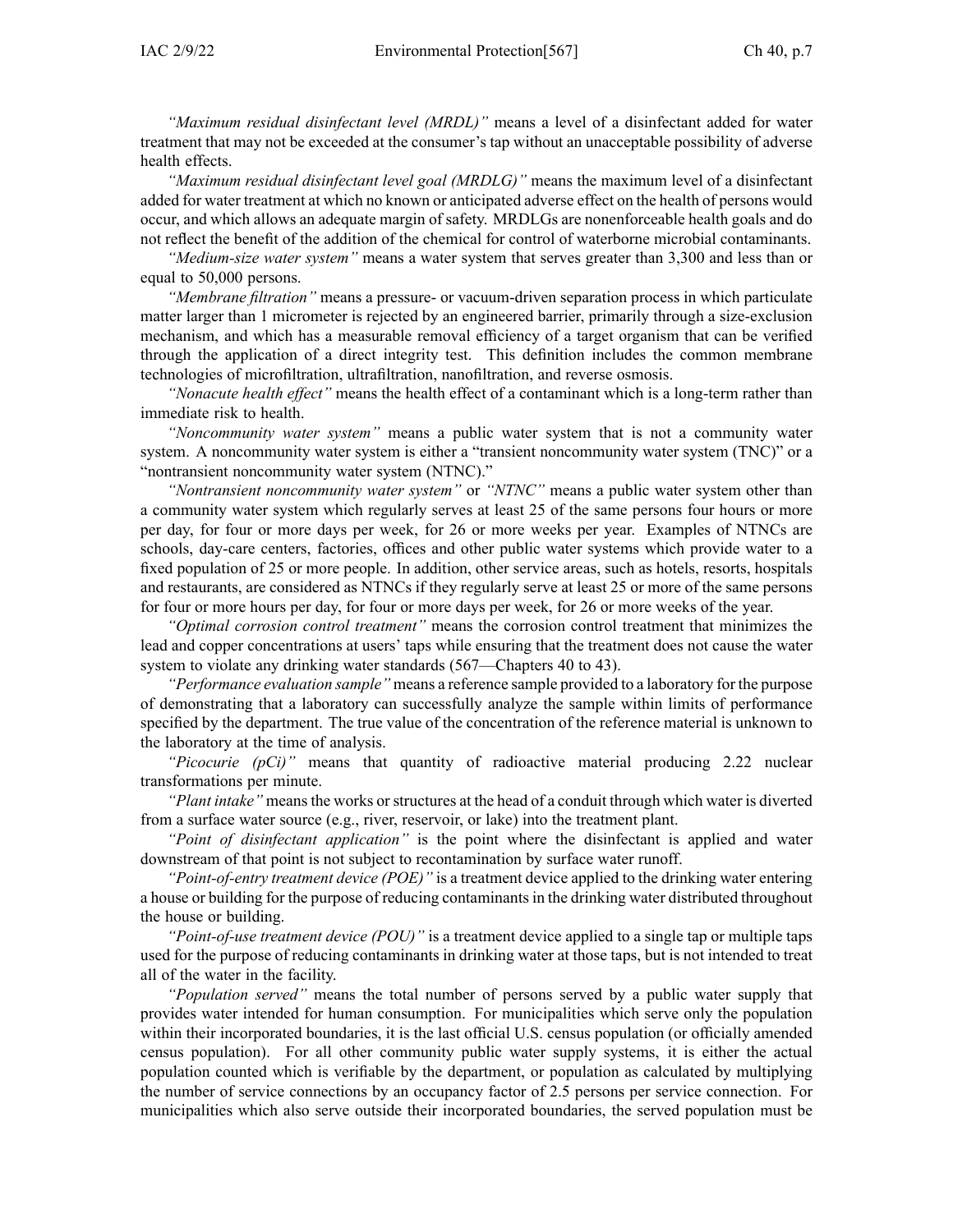added to the official census population determined either by verifiable count or by the 2.5 persons per service connection occupancy factor. For nontransient noncommunity (NTNC) and transient noncommunity (TNC) systems, it is the average number of daily employees plus the average number of other persons served such as customers or visitors during the peak month of the year regardless if each person actually uses the water for human consumption. Where <sup>a</sup> system provides water to another public water supply system (consecutive public water supply system) which is required to have an operation permit, the population of the recipient water supply shall not be counted as <sup>a</sup> par<sup>t</sup> of the water system providing the water. Community and nontransient noncommunity public water supply systems will pay their operation permit fees based upon the population served.

*"Presedimentation"* means <sup>a</sup> preliminary treatment process used to remove gravel, sand, and other particulate material from the source water through settling before the water enters the primary clarification and filtration processes in <sup>a</sup> treatment plant.

*"Privy"* means <sup>a</sup> structure used for the deposition of human body wastes.

*"Project"* includes the planning, design, construction, alteration or extension of any public water supply system but does not include the maintenance of <sup>a</sup> system.

*"Project priority list"* means the list of projects in priority order that may qualify for DWSRF loan assistance contained in the IUP document prepared pursuan<sup>t</sup> to rule [567—44.8\(455B\)](https://www.legis.iowa.gov/docs/iac/rule/567.44.8.pdf). The priority list shall identify all projects eligible for funding and the points assigned to each project pursuan<sup>t</sup> to [567—subrule](https://www.legis.iowa.gov/docs/iac/rule/567.44.7.pdf) 44.7(7).

*"Public water supply system control"* is defined as one of the following forms of authority over <sup>a</sup> service line: authority to set standards for construction, repair, or maintenance of the service line; authority to replace, repair, or maintain the service line; or ownership of the line. Contaminants added to the water under circumstances controlled by the water consumer or user, with the exception of those contaminants resulting from the corrosion of piping and plumbing caused by water quality, are excluded from this definition of control.

*"Public water supply system (PWS)"* means <sup>a</sup> system for the provision to the public of water for human consumption through pipes or other constructed conveyances, if such system has at least 15 service connections or regularly serves an average of at least 25 individuals daily at least 60 days out of the year. Such term includes: any collection, treatment, storage, and distribution facilities under control of the operator of such system and used primarily in connection with such system; and any collection or pretreatment storage facilities not under such control which are used primarily in connection with such system. Such term does not include any "special irrigation district." A public water system is either <sup>a</sup> "community water system" or <sup>a</sup> "noncommunity water system."

*"Regional water system"* means <sup>a</sup> public water supply system in which the projected number of service connections in at least 50 percen<sup>t</sup> of the length of the distribution system does not average more than eight service connections per linear mile of water main.

*"Rem"* means the unit of dose equivalent from ionizing radiation to the total body or any internal organ or organ system. A "millirem" (mrem) is 1/1000 of <sup>a</sup> rem.

*"Repeat compliance period"* means any subsequent compliance period after the initial compliance period.

*"Residual disinfectant concentration"* ("C" in CT calculations) means the concentration of disinfectant measured in mg/l in <sup>a</sup> representative sample of water.

*"Sanitary defect"* means <sup>a</sup> defect that could provide <sup>a</sup> pathway of entry for microbial contamination into the distribution system or that is indicative of <sup>a</sup> failure or imminent failure in <sup>a</sup> barrier that is already in place.

*"Sanitary sewer pipe"* means <sup>a</sup> sewer complying with the department's standards for sewer construction.

*"Sanitary survey"* means <sup>a</sup> review and on-site inspection conducted by the department of the water source, facilities, equipment, operation and maintenance and records of <sup>a</sup> public water supply system for the purpose of evaluating the adequacy of such source, facilities, equipment, operation and maintenance for producing and distributing safe drinking water and identifying improvements necessary to maintain or improve drinking water quality, pursuan<sup>t</sup> to 567—subrule 43.1(7).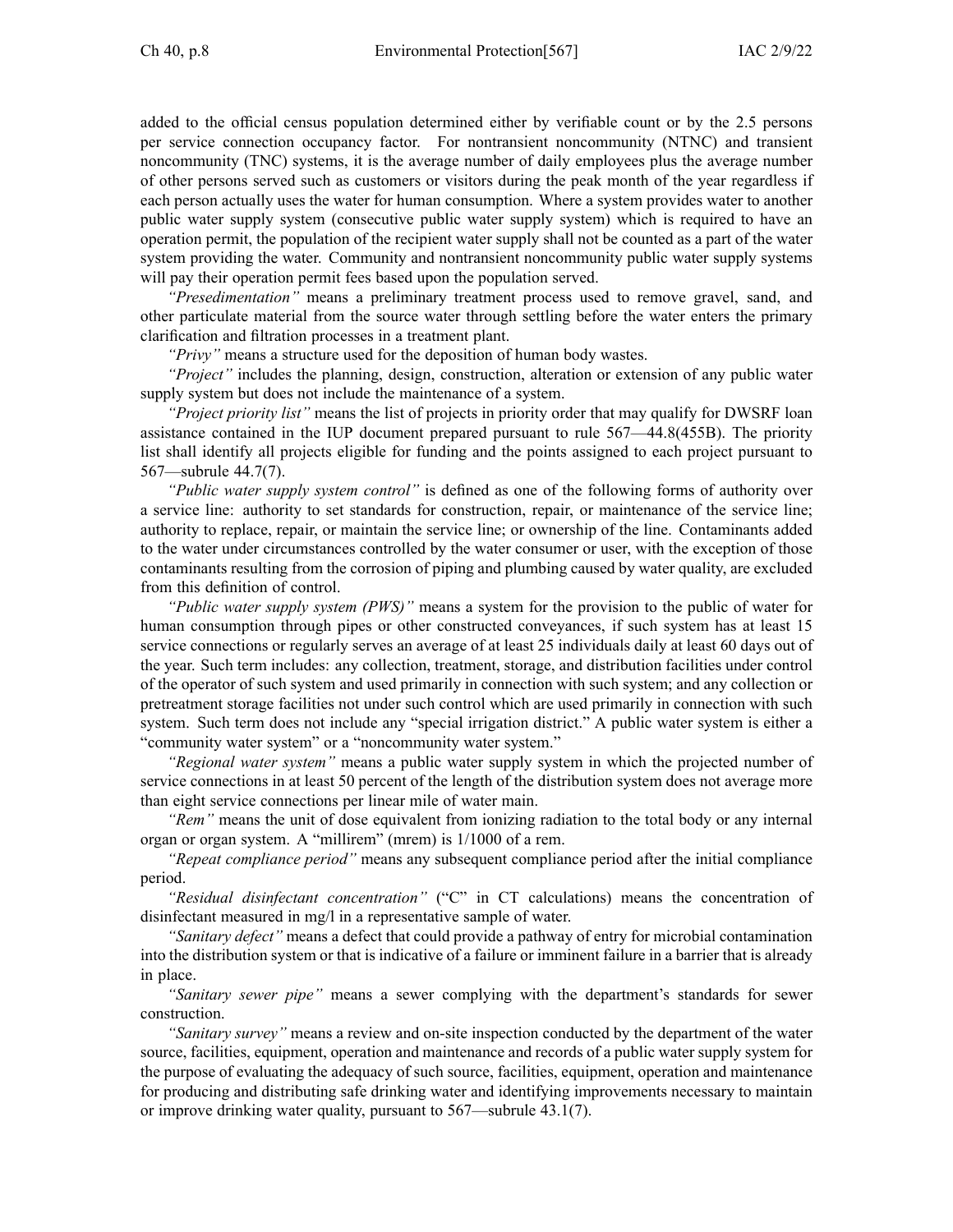*"SDWA"* means the Safe Drinking Water Act.

*"Seasonalsystem"* means <sup>a</sup> noncommunity watersystem that is not operated as <sup>a</sup> public watersystem on <sup>a</sup> year-round basis and starts up and shuts down at the beginning and end of each operating season.

*"Sedimentation"* means <sup>a</sup> water treatment process for removal of solid particles from <sup>a</sup> suspension before filtration by gravity or separation.

*"Septic tank"* means <sup>a</sup> watertight structure into which wastewater is discharged for solids separation and digestion.

*"Service connections"* means the total number of active and inactive service lines originating from <sup>a</sup> water distribution main for the purpose of delivering water intended for human consumption. For municipalities, rural water districts, mobile home parks, housing developments, and similar facilities, thisincludes, but is not limited to, occupied and unoccupied residences and buildings, provided that there is <sup>a</sup> service line connected to the water main (or another service line), and running onto the property. For rental properties which are separate public water supply systems, this includes, but is not limited to, the number of rental units such as apartments. Connections to <sup>a</sup> system that delivers water by <sup>a</sup> constructed conveyance other than <sup>a</sup> pipe are excluded from the definition, if:

1. The water is used exclusively for purposes other than human consumption;

2. The department determines that alternative water to achieve the equivalent level of public health protection provided by the applicable national primary drinking water regulation is provided for human consumption; or

3. The department determines that the water provided for human consumption is centrally treated or treated at the point of entry by the provider, <sup>a</sup> pass-through entity, or the user to achieve the equivalent level of protection provided by the applicable national primary drinking water regulations.

*"Service line sample"* means <sup>a</sup> one-liter sample of water, collected in accordance with 567—paragraph [41.4\(1\)](https://www.legis.iowa.gov/docs/iac/rule/567.41.4.pdf)*"c"* for the purpose of determining the concentration of lead and copper which has been standing for at least six hours in <sup>a</sup> service line.

*"Shallow well"* means <sup>a</sup> well located and constructed in such <sup>a</sup> manner that there is not <sup>a</sup> continuous layer of low permeability soil or rock (or equivalent retarding mechanism acceptable to the department) at least 5 feet thick, the top of which is located at least 25 feet below the normal ground surface and above the aquifer from which water is to be drawn.

*"Significant deficiency"* includes <sup>a</sup> defect in design, operation, or maintenance, or <sup>a</sup> failure or malfunction of the sources, treatment, storage, or distribution system that the department determines to be causing, or has the potential for causing the introduction of contamination into the water delivered to consumers.

*"Significant noncompliance"* means the failure to comply with any national primary drinking water standard as adopted by the state of Iowa according to criteria established by the administrator of the federal Environmental Protection Agency.

*"Single-family structure"* means <sup>a</sup> building constructed as <sup>a</sup> single-family residence that is currently used as either <sup>a</sup> residence or <sup>a</sup> place of business.

*"Slow sand filtration"* means <sup>a</sup> process involving passage of raw water through <sup>a</sup> bed of sand at low velocity (generally less than  $0.4$  m/h  $(0.02$  ft/min)) resulting in substantial particulate removal by physical and biological mechanisms.

*"Small water system"* means <sup>a</sup> water system that serves 3,300 persons or fewer.

*"Special irrigation district"* means an irrigation district in existence prior to May 18, 1994, that provides primarily agricultural service through <sup>a</sup> piped water system with only incidental residential or similar use where the system or the residential or similar users of the system comply with numbered paragraphs "2" and "3" in the definition of "service connections."

*"Standard methods"* means "Standard Methods for the Examination of Water and Wastewater," American Public Health Association, 1015 15th Street N.W., Washington, DC 20005.

*"Standard sample"* means the aliquot of finished drinking water that is examined for the presence of coliform bacteria.

*"Standard specifications"* means specifications submitted to the department for use as <sup>a</sup> reference in reviewing future plans for proposed water main construction.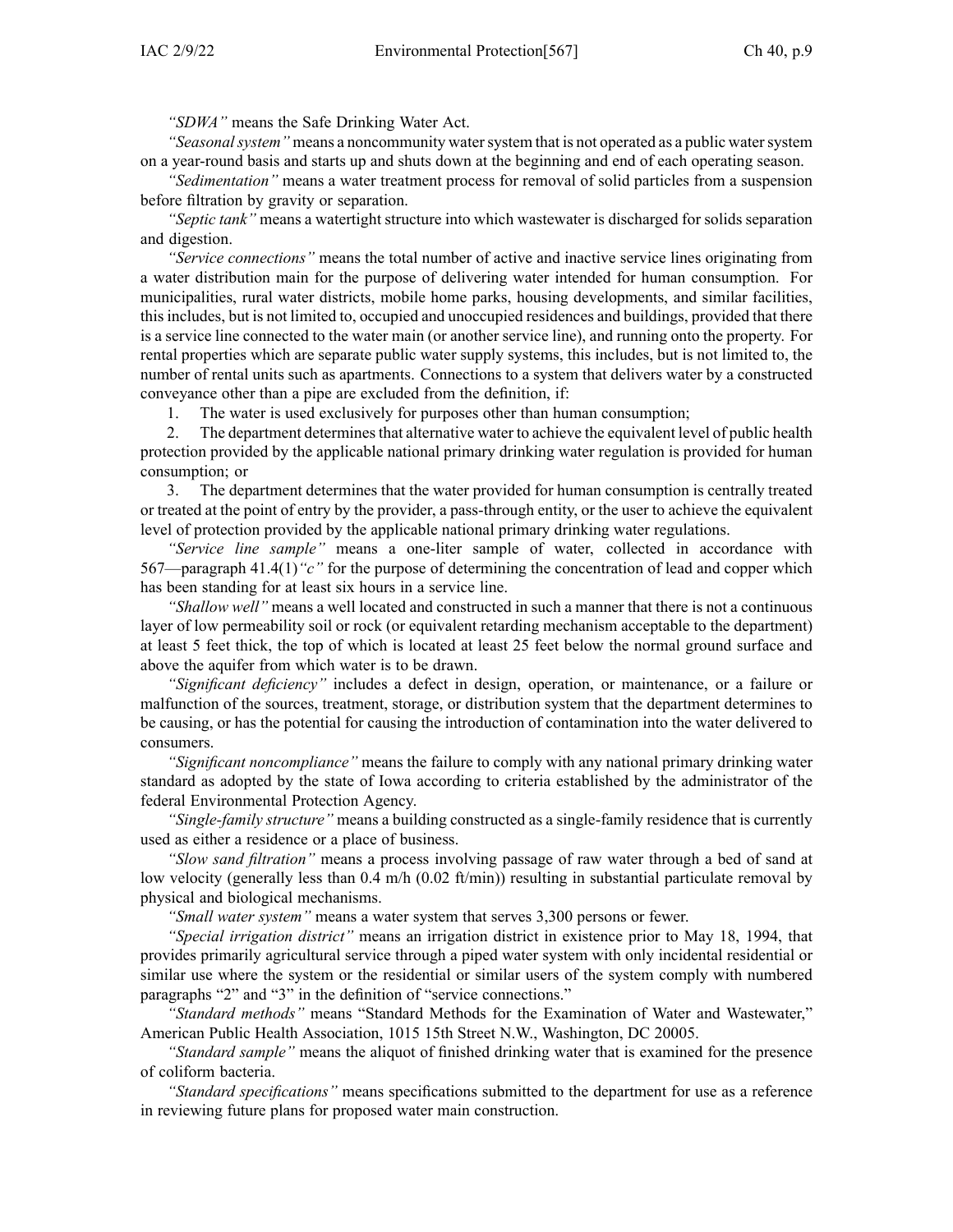*"Supplier of water"* means any person who owns or operates <sup>a</sup> public water supply system.

*"Surface water"* means all water which is open to the atmosphere and subject to surface runoff.

*"SUVA"* means Specific Ultraviolet Absorption at 254 nanometers (nm), an indicator of the humic content of water. It is <sup>a</sup> calculated parameter obtained by dividing <sup>a</sup> sample's ultraviolet absorption at <sup>a</sup> wavelength of 254 nm (in m<sup>-1</sup>) by its concentration of dissolved organic carbon (in mg/L).

*"Ten States Standards"* means the "Recommended Standards for Water Works," 2012 edition as adopted by the Great Lakes—Upper Mississippi River Board of State and Provincial Public Health and Environmental Managers.

*"Too numerous to count"* means that the total number of bacterial colonies exceeds 200 on <sup>a</sup> 47-mm diameter membrane filter used for coliform detection.

*"Total organic carbon (TOC)"* means total organic carbon in milligrams per liter, measured using heat, oxygen, ultraviolet irradiation, chemical oxidants, or combinations of these oxidants that convert organic carbon to carbon dioxide, rounded to two significant figures.

*"Total trihalomethanes (TTHM)"* means the sum of the concentration in milligrams per liter of the trihalomethane compounds trichloromethane (chloroform), dibromochloromethane, bromodichloromethane and tribromomethane (bromoform), rounded to two significant figures.

*"Transient noncommunity water system (TNC)"* means <sup>a</sup> noncommunity water system that does not regularly serve at least 25 of the same persons over six months per calendar year.

*"Treatment technique (TT)"* means <sup>a</sup> treatment process required to minimize the level of <sup>a</sup> contaminant in drinking water. A treatment technique is specified in cases where it is not technically or economically feasible to establish an MCL, and it is an enforceable procedure or level of technological performance which public water systems must follow to ensure control of <sup>a</sup> contaminant.

*"Trihalomethane (THM)"* means one of the family of organic compounds, named as derivatives of methane, wherein three of the four hydrogen atoms in methane are each substituted by <sup>a</sup> halogen atom in the molecular structure.

*"Two-stage lime softening"* means <sup>a</sup> process in which chemical addition and hardness precipitation occur in each of two distinct unit clarification processes in series prior to filtration.

*"Uncovered finished water storage facility"* means <sup>a</sup> tank, reservoir, or other facility used to store water that will undergo no further treatment to reduce microbial pathogens excep<sup>t</sup> residual disinfection and is directly open to the atmosphere. Such facilities are prohibited.

*"Unregulated contaminant"* means <sup>a</sup> contaminant for which no MCL has been set, but which does have federal monitoring requirements for certain public water systems set forth in CFR Title 40, Part 141.40, and additional reporting requirements in rule [567—42.3\(455B\)](https://www.legis.iowa.gov/docs/iac/rule/567.42.3.pdf).

*"Viability"* means the technical, financial, and managerial ability to comply with applicable national primary drinking water standards as adopted by the state of Iowa. Viability is the ability of <sup>a</sup> system to remain in compliance insofar as the requirements of the SDWA.

*"Virus"* means <sup>a</sup> virus of fecal origin which is infectious to humans by waterborne transmission.

*"Waterborne disease outbreak"* means the significant occurrence of acute infectious illness, epidemiologically associated with the ingestion of water from <sup>a</sup> public water system which is deficient in treatment, as determined by the Iowa department of public health.

*"Water distribution system"* means that portion of the water supply system in which water is conveyed from the water treatment plant or other supply point to the premises of the consumer, including any storage facilities and pumping stations.

*"Water main pipe"* means <sup>a</sup> water main complying with the department's standards for water main construction.

*"Wholesale system"* means <sup>a</sup> public water system that treats source water as necessary to produce finished water and then delivers some or all of that finished water to another public water system. Delivery may be through <sup>a</sup> direct connection or through the distribution system of one or more consecutive systems.

[**ARC [9915B](https://www.legis.iowa.gov/docs/aco/arc/9915B.pdf)**, IAB 12/14/11, effective 1/18/12; **ARC [3735C](https://www.legis.iowa.gov/docs/aco/arc/3735C.pdf)**, IAB 4/11/18, effective 5/16/18; **ARC [6190C](https://www.legis.iowa.gov/docs/aco/arc/6190C.pdf)**, IAB 2/9/22, effective 3/16/22]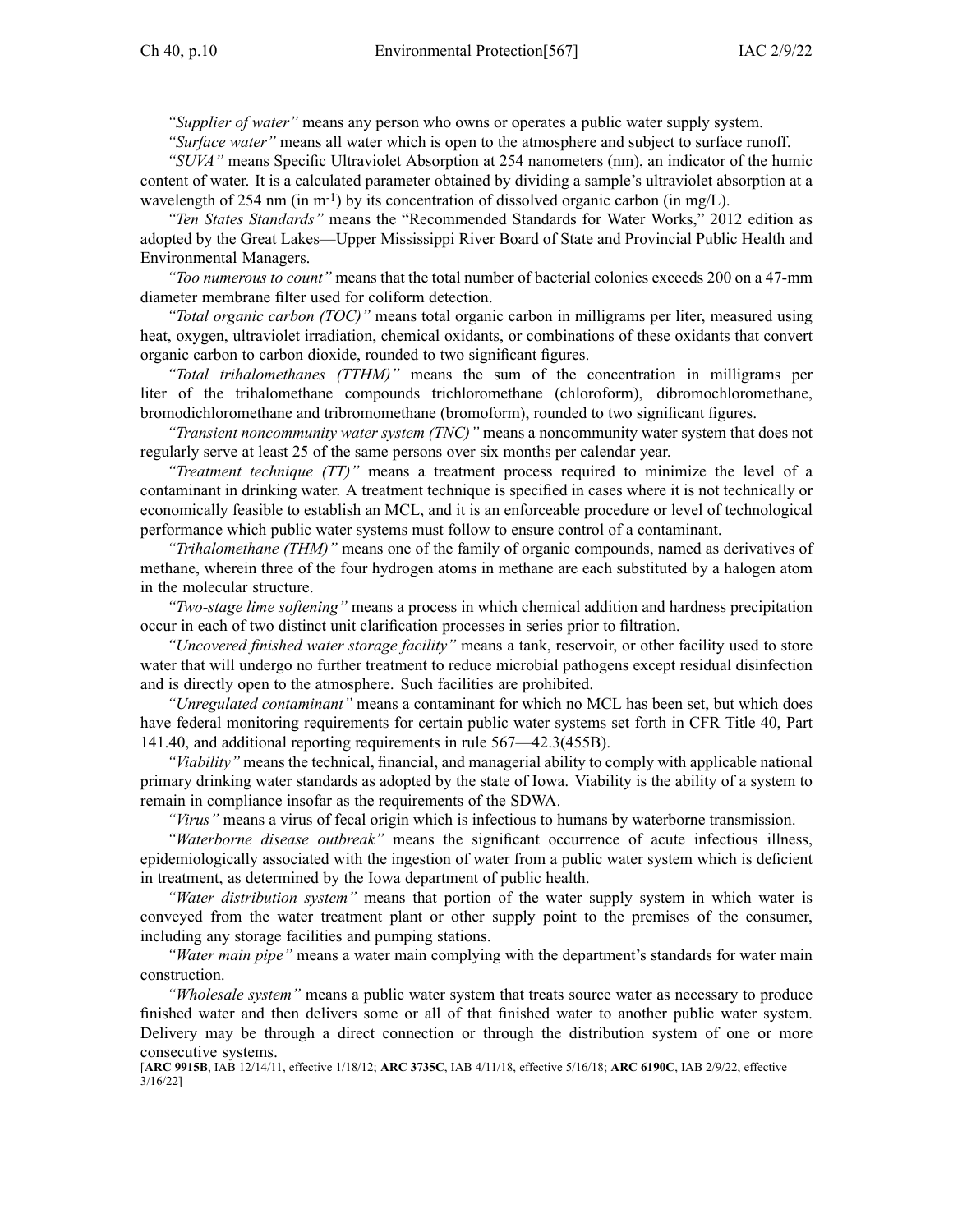**567—40.3(17A,455B) Forms.** The following forms are used by the public to apply for department approvals and to repor<sup>t</sup> on activities related to the public water supply program of the department. All forms may be obtained from the department's website at [www.iowadnr.gov](http://www.iowadnr.gov) (water supply pages) or from the Environmental Services Division, Administrative Support Station, Department of Natural Resources, Henry A. Wallace Building, 502 East Ninth Street, Des Moines, Iowa 50319-0034. Properly completed application forms shall be submitted to the Water Supply Section, Environmental Services Division. Water supply system monthly and other operation reporting forms shall be submitted to the appropriate field office (see [567—subrule](https://www.legis.iowa.gov/docs/iac/rule/567.42.4.pdf) 42.4(3)). Properly completed laboratory forms (reference [567—Chapter](https://www.legis.iowa.gov/docs/iac/chapter/567.83.pdf) [83\)](https://www.legis.iowa.gov/docs/iac/chapter/567.83.pdf) shall be submitted to the State Hygienic Laboratory or as otherwise designated by the department. **40.3(1)** *Construction permit application forms.* Schedules "1a" through "16d" are required.

Schedule No. Name of Form **Form Schedule No.** Porm Number "1a" General Information 542-3178 "lb" Minor Water Main Construction Permit 542-3151 "lc" Fee Schedule 542-3179 "2a" Water Mains, General 542-3030 "2b" Water Mains, Specifications 542-3031 "2c" Notification of Minor Water Main Construction 542-3152 "3a" Water System, Preliminary Data 542-3032 "3b" Water Quality Data 542-3029 "3c" Surface Water Quality Data 542-3028 "4" Site Selection 542-3078 "5a" Well Construction 542-1005 "5b" Well Appurtenances 542-3026 "5c" Well Profile 542-1006 "5d" Surface Water Supply 542-3139 "6a" Distribution Water Storage Facilities 542-3140 "7" Schematic Flow Diagram 542-3142 "8" Aeration 542-3143 "9" Clarification/Sedimentation 542-3144 "10" Suspended Solids Contact 542-3145 "11" Cation Exchange Softening 542-3146 " $12"$  Filters 542-3147 "13a" Chemical Addition 542-3241 "13b" Dry Chemical Addition 542-3130 "13c" Gas Chlorination 542-3131 "13d" Fluoridation 542-3132 "13e" Sampling and Tests 542-3133 "14" Pumping Station 542-3134 "15" Process Water Storage Facilities 542-3135 "16a" Wastewater, General 542-3136 "16b" Waste Treatment Ponds 542-3137 "16c" Filtration and Mechanical 542-3138 "16d" Discharge to Sewer 542-3103

**40.3(2)** *Operation permit application forms.*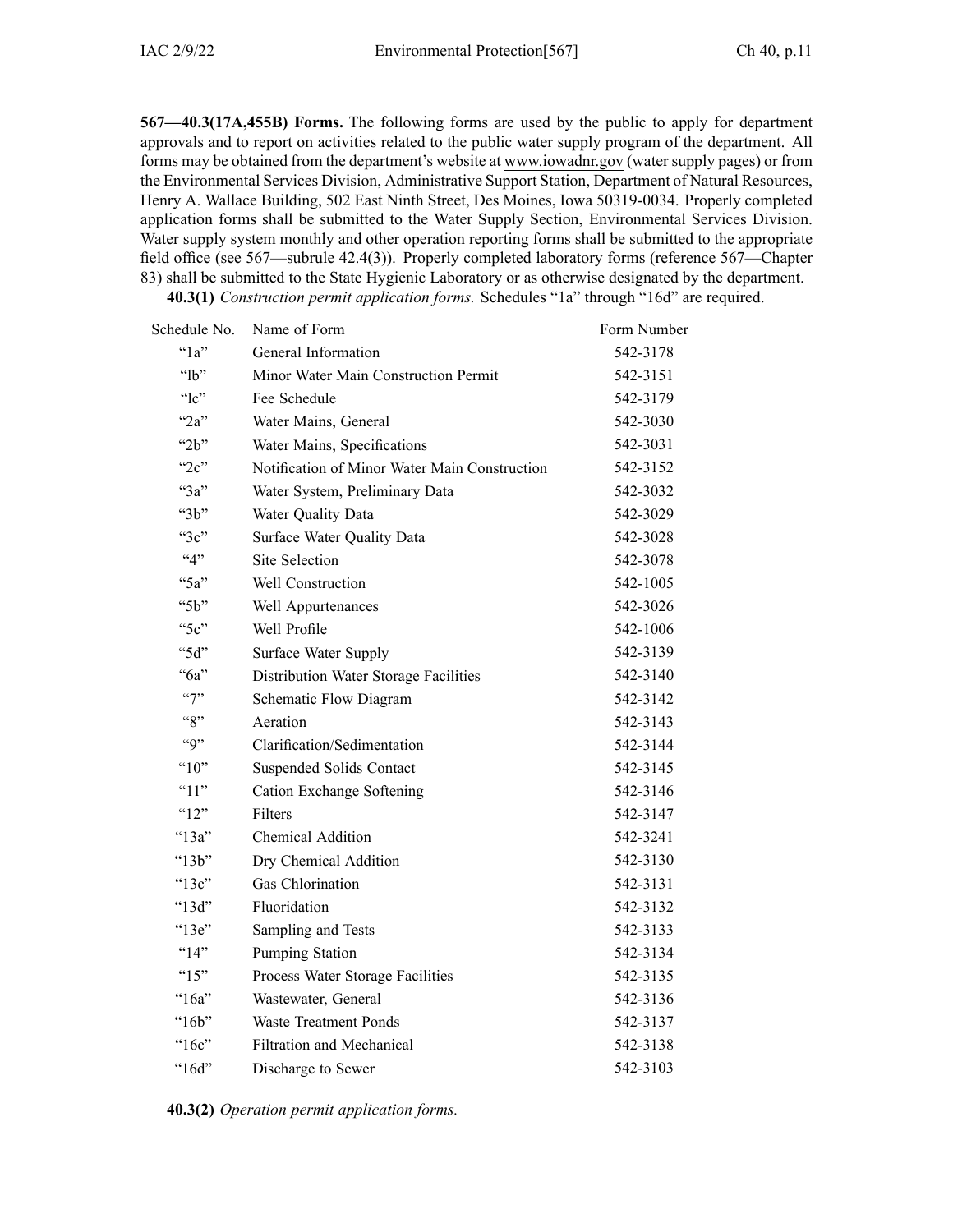*a.* Form 13-2 — application for <sup>a</sup> new water supply 542-1300

*b.* Form 13-3 — renewal application for an existing water supply 542-1301

**40.3(3)** *Water supply reporting forms.* The monthly water supply operation repor<sup>t</sup> forms are available from the department's water supply operations section website. The laboratory analyses for compliance samples are reported via electronic means directly to the department by each certified laboratory.

**40.3(4)** *Laboratory certification application forms.* Reserved. [**ARC [9915B](https://www.legis.iowa.gov/docs/aco/arc/9915B.pdf)**, IAB 12/14/11, effective 1/18/12; **ARC [3735C](https://www.legis.iowa.gov/docs/aco/arc/3735C.pdf)**, IAB 4/11/18, effective 5/16/18]

### **567—40.4(17A,455B) Public water supply construction permit application procedures.**

**40.4(1)** *General procedures.* Applications for written approval from the department for any new construction or for reconstruction pursuan<sup>t</sup> to [567—Chapter](https://www.legis.iowa.gov/docs/iac/chapter/567.43.pdf) 43 shall consist of complete plans and specifications, application fee, and appropriate water supply construction permit application schedules. Upon review, the department will issue <sup>a</sup> construction permit for approval of <sup>a</sup> project if the review shows that the project meets all departmental design standards in accordance with [567—Chapter](https://www.legis.iowa.gov/docs/iac/chapter/567.43.pdf) 43. Approval of <sup>a</sup> project which does not meet all department design standards will be denied unless <sup>a</sup> variance as provided by 567—paragraph [43.3\(2\)](https://www.legis.iowa.gov/docs/iac/rule/567.43.3.pdf)*"b"* is granted. A variance may be requested at the time plans and specifications are submitted or after the design discrepancy is pointed out to the applicant.

The department may review submitted project plans and specifications and provide comments and recommendations to the applicant. Departmental comments and recommendations are advisory, excep<sup>t</sup> when departmental review determines that <sup>a</sup> facility does not comply with the plans or specifications as approved by the department or comply with the design standards pursuan<sup>t</sup> to the criteria for certification of project design. The owner of the system must correct the deficiency in <sup>a</sup> timely manner as set forth by the department.

**40.4(2)** *Public water sources and below-ground level water storage facilities—site survey.* For public water sources and for below-ground level finished water storage facilities, <sup>a</sup> site survey and approval must be made by the department. The manner and procedures for applying for and processing <sup>a</sup> site survey are the same as in [40.4\(1\)](https://www.legis.iowa.gov/docs/iac/rule/567.40.4.pdf) excep<sup>t</sup> that the following information must be submitted by the applicant's engineer.

*a.* A preliminary engineering repor<sup>t</sup> or <sup>a</sup> cover letter which contains <sup>a</sup> brief description of the proposed source or storage facility and assurance that the project is in conformance with the long-range planning of the area.

*b.* Completed Schedule 1a — General Information

*c.* Completed Schedule 4 — Water Supply Facility Site Selection

*d.* A detailed map showing all potential sources of contamination (see [567—Chapter](https://www.legis.iowa.gov/docs/iac/chapter/567.43.pdf) 43, Table A) within:

(1) 1,000 feet of <sup>a</sup> proposed well location. The scale shall not be smaller than 1 inch <sup>=</sup> 200 feet.

(2) 200 feet of <sup>a</sup> proposed below-ground level finished water storage facility.

(3) 2,500 feet from <sup>a</sup> proposed surface watersource and <sup>a</sup> platshowing all facilities more than 2,500 feet from an impoundment (within the drainage area) that may be potential sources of contamination. The scale shall not be smaller than  $1$  inch  $= 660$  feet.

(4) Six miles upstream of <sup>a</sup> proposed river intake.

**40.4(3)** *Modifications of an approved water supply construction project.* Persons seeking to make modifications to <sup>a</sup> water supply construction project after receiving <sup>a</sup> prior construction permit from the department shall submit an addendum to plans and specifications, <sup>a</sup> change order or revised plans and specifications at least 30 days prior to planned construction, and the appropriate fee. The department shall review the submitted material within 30 days of submission and shall issue <sup>a</sup> supplemental permit if the proposed modifications meet departmental standards.

**40.4(4)** *Certification of project design.* A permit shall be issued for the construction, installation or modification of <sup>a</sup> public water supply system or par<sup>t</sup> of <sup>a</sup> system or for <sup>a</sup> water supply distribution system extension if <sup>a</sup> qualified, licensed professional engineer certifies that the plans and specifications